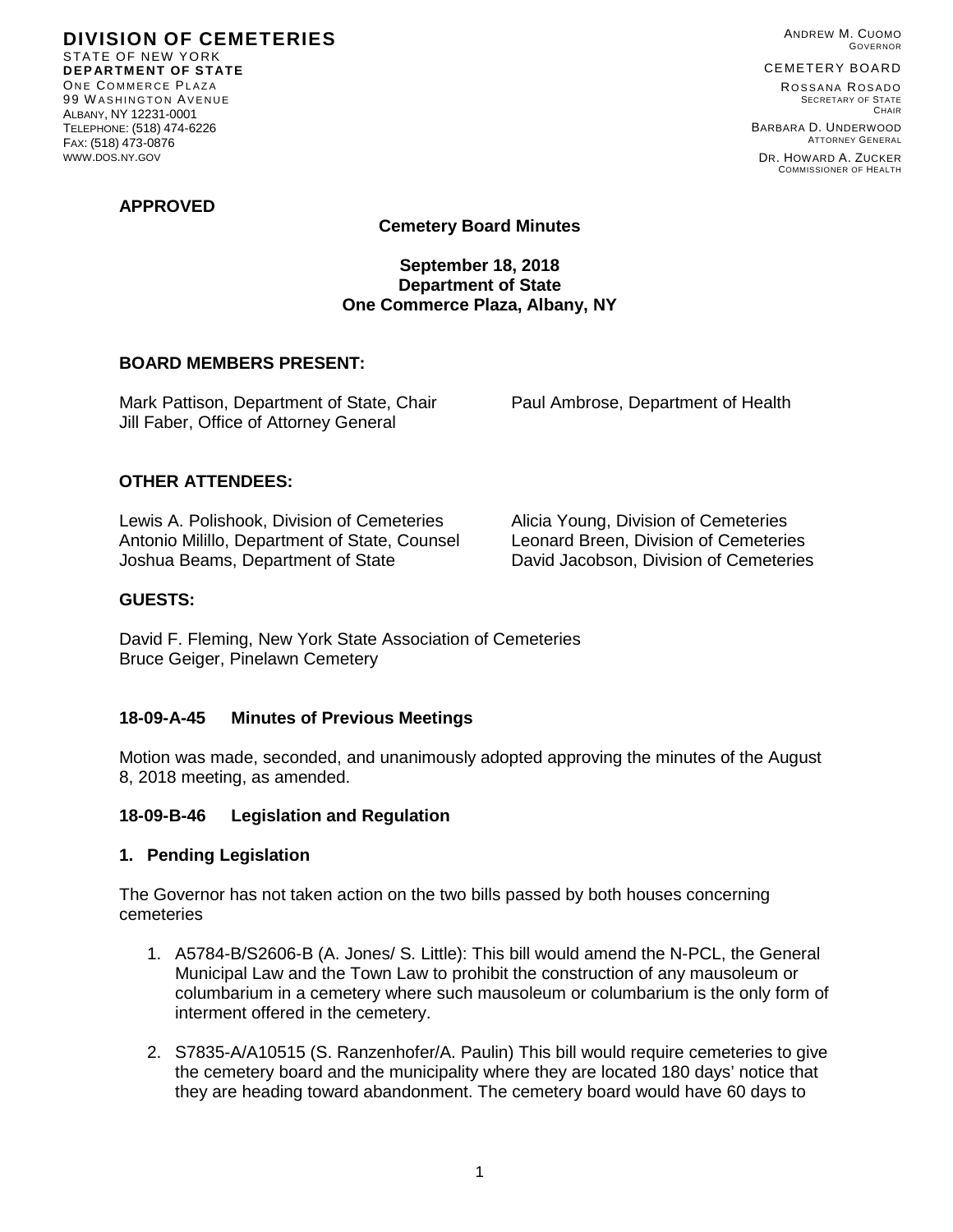report the cemetery's finances to the municipality at which time the parties would work to avoid abandonment.

# **2. Rules and Regulations**

None.

# **18-09-C-47 Division's Report**

Mr. Polishook reported that the Division would participate in NYSAC's Fall Conference on October 2, 2018, and that the Division's guidance in connection with the reacquisition of nonsectarian burial society graves would issue shortly.

# **18-09-D-48 Vandalism, Abandonment and Monument Repair or Removal Fund Report**

Vandalism/Abandoned/Repair Orders – 21

Of the twenty-one applications presented, the Board unanimously approved the 20 applications listed below, with the exception of the application of the Town of Oswegatchie, regarding abandoned Foxwood Cemetery in Saint Lawrence County in the amount of \$461,777.17, pending submission of additional information required by statute. The Board also noted that it had already committed all of the funds available under the Vandalism Fund for this fiscal year and that payments on these applications would be made only once funds became available.

|    | ID NO.    | <b>Cemetery Name</b>              | <b>COUNTY</b>   | AMOUNT      | <b>TYPE</b>  |
|----|-----------|-----------------------------------|-----------------|-------------|--------------|
| 1. | 04-017    | Lisle Village CA                  | <b>Broome</b>   | \$44,342.20 | R            |
| 2. | 06-015    | Maplewood of Five Corners         | Cayuga          | \$10,555.00 | R            |
| 3. | 06-038    | West Genoa CA                     | Cayuga          | \$10,911.75 | R            |
| 4. | 09-019    | North Pitcher CA                  | Chenango        | \$25,646.94 | R            |
| 5. | 15-027    | Forest Lawn CA - St Matthews      | Erie            | \$46,060.00 | R            |
| 6. | 15-027    | Forest Lawn CA - Lake Side        | Erie            | \$53,410.00 | R            |
| 7. | 15-027    | Forest Lawn CA - Williamsville    | Erie            | \$26,701.00 | R            |
| 8. | 15-066    | Mt Calvary CA                     | Erie            | \$44,443.73 | R            |
| 9. | 16-026    | <b>Westport/Hillside Cemetery</b> | Essex           | \$19,164.56 | R            |
|    | 10.20-016 | Lexington Village CA              | Greene          | \$3,412.44  | R            |
|    | 11.22-023 | Middleville Rural CA              | <b>Herkimer</b> | \$10,820.00 | R            |
|    | 12.29-007 | <b>Fairview CA</b>                | Montgomery      | \$21,343.07 | R            |
|    | 13.29-011 | Green Hill CA                     | Montgomery      | \$21,132.84 | R            |
|    | 14.33-036 | New Forest Cem                    | Oneida          | \$37,774.22 | R            |
|    | 15.34-014 | <b>Frumah Packard Cemetery</b>    | Onondaga        | \$54,885.89 | R            |
|    | 16.34-055 | Elbridge Rural CA                 | Onondaga        | \$15,858.76 | $\mathsf{R}$ |
|    | 17.38-007 | <b>Constantia Center CA</b>       | Oswego          | \$7,901.24  | R            |
|    | 18.39-012 | Glenwood CA                       | Otsego          | \$32,877.10 | R            |
|    | 19.42-034 | Oakwood Troy CA                   | Rensselaer      | \$66,355.18 | R            |
|    | 20.61-027 | <b>Quaker Settlement CA</b>       | Wyoming         | \$15,170.96 | R            |
|    |           |                                   |                 |             |              |

# **18-09-E-49 Oak Hill Cemetery (44-007 Rockland) Mausoleum Construction**

Oak Hill Cemetery (the Cemetery) submitted an application dated January 16, 2018, from the Cemetery for approval of construction of an indoor mausoleum and columbarium.